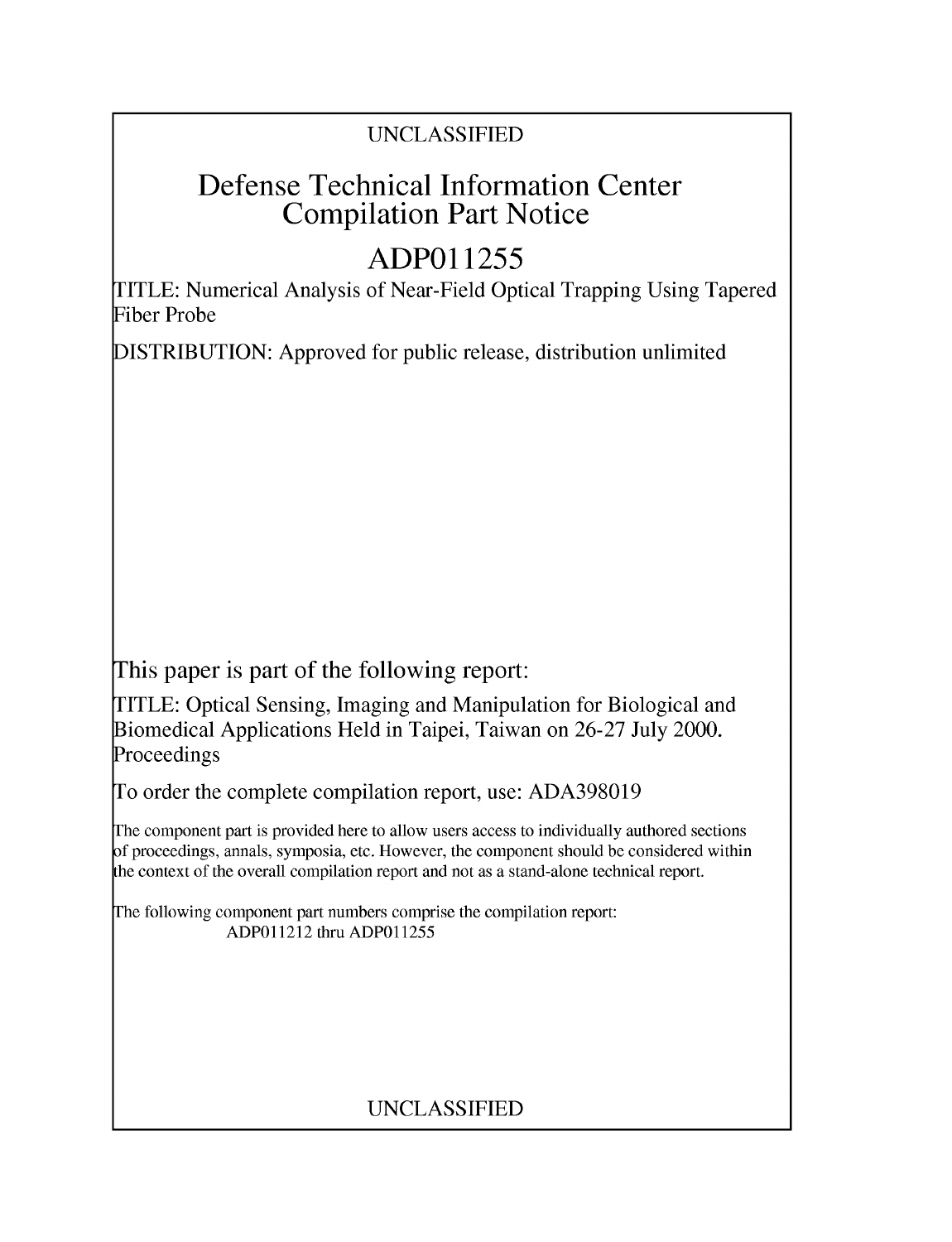## Numerical analysis of near-field optical trapping using tapered fiber probe

Guoping Zhang\*, Zhongru Zhu, Yanping Li, Ge Xia, and Qi Lin Department of Physics, Central China Normal University, Wuhan, 430079, China

#### ABSTRACT

**A** new scheme for optical trapping is presented in this paper. The method is based on a tapered fiber probe with a tip diameter less than a light wavelength. A three-dimension gradient optical field is formed within the optical near field of the fiber probe, and a particle approaching the fiber probe tip will be trapped. The evanescent electromagnetic field in the vicinity of the fiber tip is calculated by the multiple multipole method (MMP). The intensity distributions and the trapping potential of the near fields of the tip versus the longitudinal and transverse distances from the tip are analyzed respectively. The trapping force is obtained for a dielectric particle. The numerical calculating results show the availability of this method.

Key words: optical trap, near-field optics, fiber probe, scanning near-field optical microscope

#### 1. **INTRODUCTION**

Optical trapping by a single-beam gradient force trap was proposed by Ashkin *et al.* for the first time.<sup>[1]</sup> Since then, this method has been developed as an optical tweezers technology, and extensively used for manipulation of various submicron-size dielectric particles and biological structures (such as viruses, bacteria and yeast cells).<sup>[2,3]</sup> However, conventional optical tweezers, based on the gradient field near the focus of a laser beam, have a diffraction-limited trapping volume.

Scanning near-field optical microscopy (SNOM), developed recently from the combination of the scanning probe technology with the optical microscopy, offers an optical image technology with an ultra-high resolution beyond the diffraction limit.<sup>[4-6]</sup> The resolution capability of the SNOM system is determined by the transmission property of the fiber probe, such as the output photon flux density from the probe and the tip size of the probe. Nowadays its longitudinal and transversal resolutions have reached 0.1 nm and 7 nm respectively.

In this paper, a novel high-resolution optical trapping scheme is presented by a tapered fiber probe used for SNOM. Because the tip diameter of the fiber probe is smaller than a light wavelength, the near field close to the tip mainly consists of evanescent components which decay rapidly with distance from the tip.<sup>[7-9]</sup> Thus a three-dimension gradien optical field is formed within the optical near field of the fiber probe. When one particle approaches the fiber probe tip, it will be trapped by a three-dimension optical trap, which is produced from the action of the three-dimension optical gradient force. As this type of optical trapping appears within the optical near field of the fiber probe tip, it is called as the near-field optical trap.

<sup>&#</sup>x27; Correspondence: Email: gpzhang@phy.ccnu.edu.cn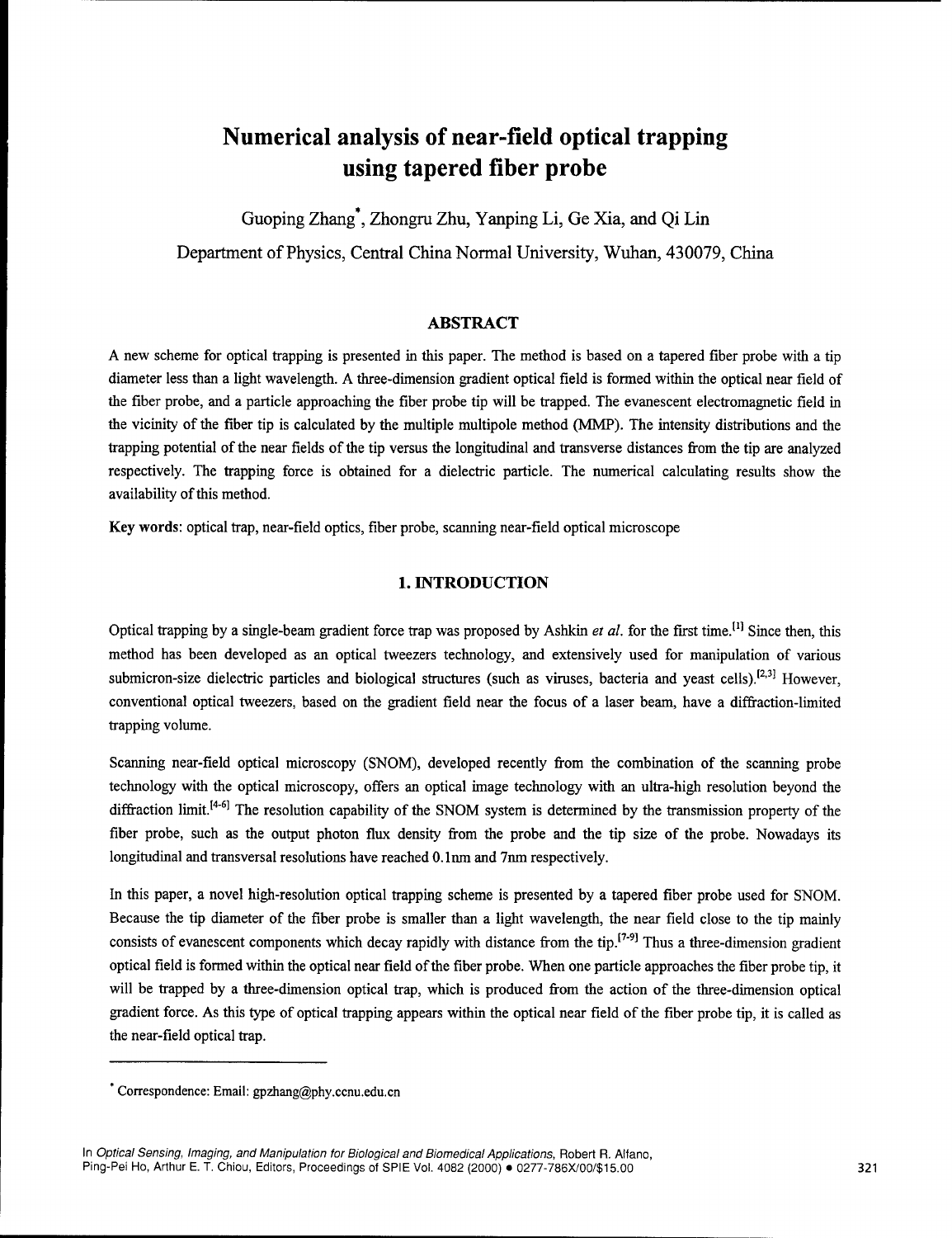#### 2. TAPERED FIBER PROBE

Tapered fiber probes used for the scanning near-field optical microscopy are generally fabricated by local melting and pulling single-mode optical fibers.<sup>[10,11]</sup> An about 2-meter-length single-mode fiber stripped off a short section of jacket in its middle part is heated locally by a beam of  $CO<sub>2</sub>$  laser, simultaneously an external pulling force is applied on two ends of the fiber. When it is broken, a tapered fiber probe is obtained. Appropriate choosing the laser intensity, the heating length and time, and the pulling force strength can be used to yield fiber probes with various tip sizes and taper shapes. The tip diameters of the fiber probes used for the SNOM system are required less than an optical wavelength, e.g., tens to hundreds of nanometers for the visible light. Figure 1 gives schematic diagrams of the conical-taper and the parabolic-taper fiber probes.



Fig. **1.** Schematic diagram of tapered fiber probes with (a) a conical taper and (b) a parabolic taper. The areas within the dash lines stand for the fiber core, and those between the solid lines and the dash lines for the fiber cladding.

Both the diameters of the cladding and the core of the tapered fiber probe decrease gradually along the taper, and they are usually assumed to maintain their initial ratio. The modes in the beginning of the fiber taper exhibit first the coreguided modes, and they contracts slightly. After propagating a certain distance along the taper, the core-guided modes spread into the cladding, and gradually couples to the cladding-guided modes, for which the boundary condition becomes the cladding/air boundary.

The waveguide structure of the tapered fiber is changed with a different taper shape, thus results in different transmission property. It is shown by the local modal analysis that, the mode field is first the core-guided mode and contracts slightly along the taper, then spreads into the cladding and gradually couples to the cladding-guided modes. When the tip size of the tapered fiber is less than an optical wavelength, the evanescent wave becomes the major part of the optical near field from the tapered fiber. Meanwhile, due to the tip scattering, the evanescent wave is mostly concentrated at the axial direction, and the lateral optical field decreases gradually. So optical field gradients are formed near the tip of the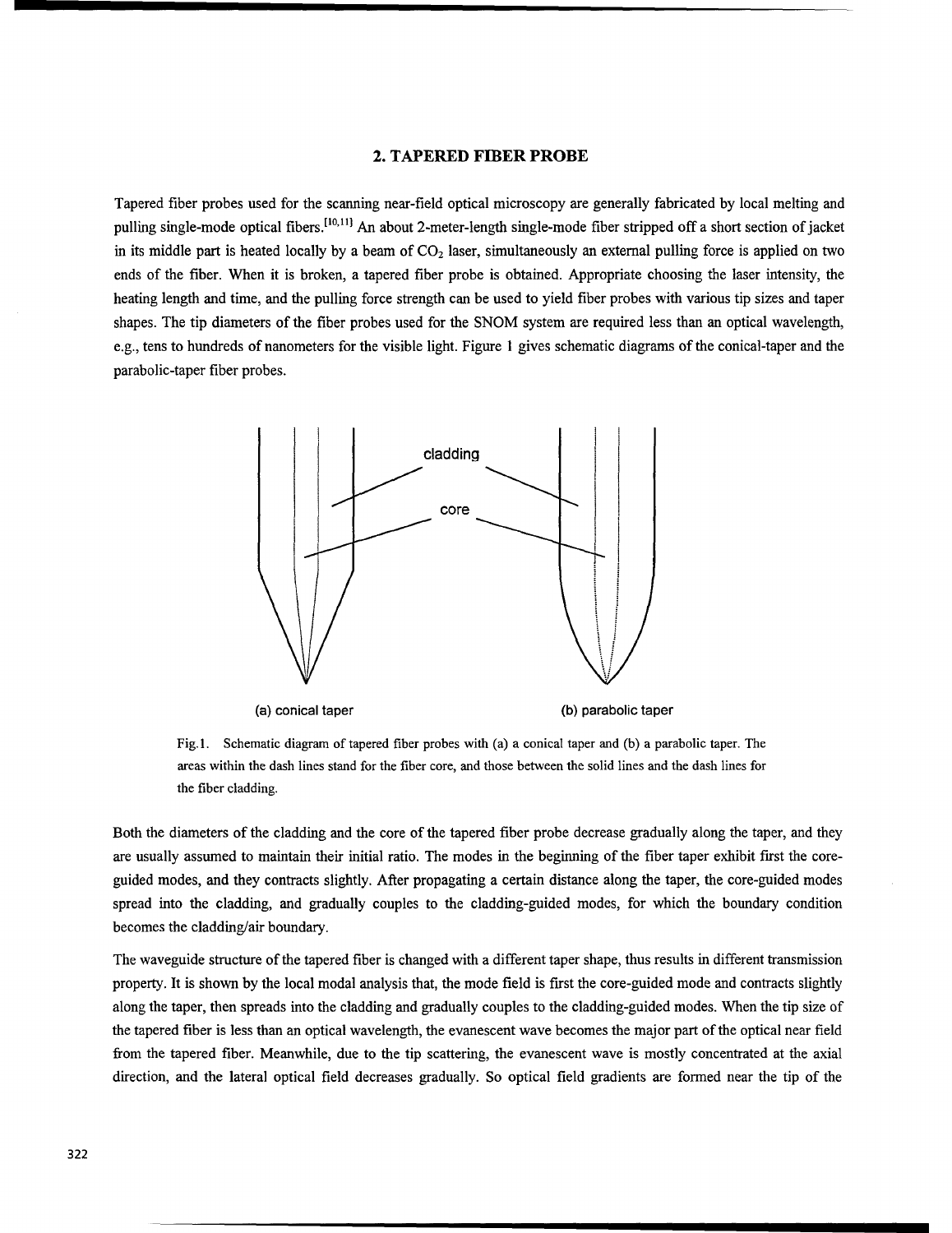tapered fiber probe.

The transmission properties and the electromagnetic field distributions are different for the conical and parabolic tapered fiber probes.<sup>[9]</sup> Generally, the parabolic tapered probe has a transmission efficiency of almost one order of magnitude higher than the conical one. The electromagnetic near-field distributions of these two probes are more focused while their taper angles increase.

#### **3.** THEORY

**A** laser beam is coupled into the single-mode fiber from the end opposite to the tip. In order to solve Maxwell's equations in the specific geometry of the tip of the tapered fiber probe and its environment, we employ the multiple multipole method (MMP) which recently has been applied to study near-field optical phenomena.<sup>[12,13]</sup> The MMP method expands the solutions on multipolar eigenfunctions. The vector multipolar eigenfunctions  $F_n(r,\omega)$  for the eigenvalue  $q_n$  satisfy the vector wave equation:

$$
-\nabla \times \nabla \times \mathbf{F}_n(\mathbf{r},\omega) + q_n^2 \mathbf{F}_n(\mathbf{r},\omega) = 0.
$$
 (1)

In terms of scalar fields, the scalar multipolar eigenfunctions  $\phi_n(r,\omega)$  for the eigenvalues  $q_n$  satisfy the scalar Helmholtz equation:

$$
\nabla^2 \phi_n(\mathbf{r}, \omega) + q_n^2 \phi_n(\mathbf{r}, \omega) = 0, \qquad (2)
$$

where

$$
\int \phi_n^*(\mathbf{r}, \omega) \phi_n(\mathbf{r}, \omega) dr = \delta_{n,n'} \tag{3}
$$

These eigenfunctions form an orthonormal basis set in the Hilbert space. The simplest solution is obtained in Cartesian coordinates:

$$
\phi_n(r,\omega) = \frac{1}{\sqrt{8\pi^3}} \exp\{j\mathbf{k}\cdot\mathbf{r}\},\tag{4}
$$

where k is the wave vector. The multipolar wave functions are formulated in the spherical coordinates:

$$
\phi_n(r,\omega) = \phi_{\sigma,l,m,q_n}(r,\omega) = P_l^m(\cos\theta)z_l(q_n r) \begin{cases} \cos m\varphi \\ \sin m\varphi \end{cases},
$$
\n(5)

where  $P_l^m(\cos\theta)$  represents for the associated Legendre polynomials and  $z_l(q_n r)$  for the spherical Bessel functions. The index  $\sigma$  distinguishes between the even and odd functions. In the cylindrical coordinates, the multipolar wave functions are characterized as

$$
\phi_n(r,\omega) = \phi_{\sigma,m,q_n}(r,\omega) = B_m(\kappa \rho) \exp\{jq_{n,z}z\} \begin{cases} \cos m\varphi \\ \sin m\varphi \end{cases},
$$
\n(6)

where the *B<sub>m</sub>* are Bessel functions,  $\kappa = \sqrt{q_{n,X}^2 + q_{n,y}^2}$  and  $\rho = \sqrt{x^2 + y^2}$ .

Three sets of vector eigenfunctions can be built by applying the gradient operator to the scalar functions: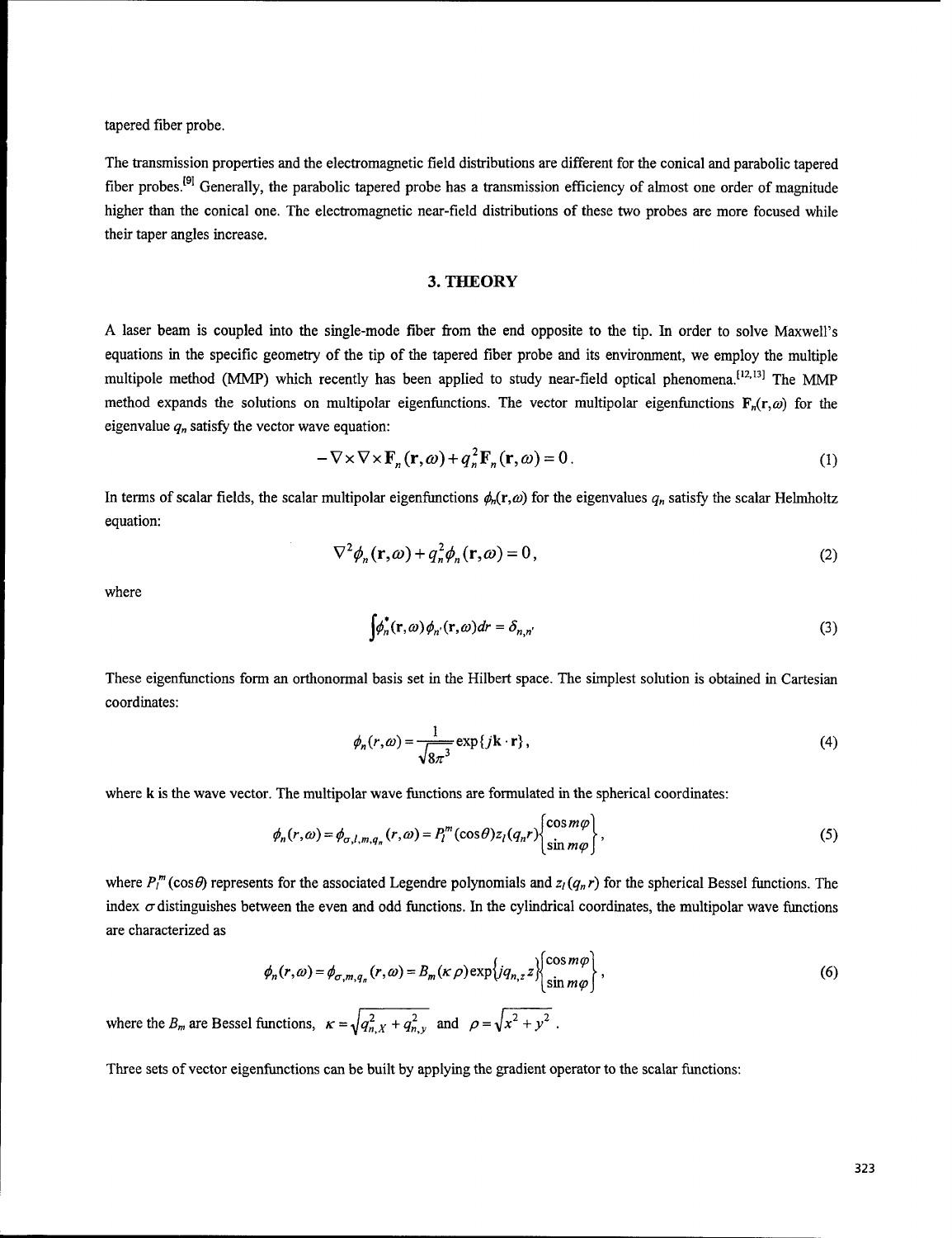$$
\mathbf{L}_n(\mathbf{r},\omega) = C \nabla \phi_n(\mathbf{r},\omega),\tag{7}
$$

$$
\mathbf{M}_n(\mathbf{r},\omega) = C \nabla \times \phi_n(\mathbf{r},\omega) \mathbf{S} \,, \tag{8}
$$

$$
\mathbf{N}_n(\mathbf{r}, \omega) = \frac{C}{k} \nabla \times \nabla \times \phi_n(\mathbf{r}, \omega) \mathbf{S},\tag{9}
$$

where  $C$  is a normalization factor which relies on the coordinates system, and  $S$  is a constant vector of unit length, sometimes called "Poynting vector".

Because of the property of the Poynting vector and the orthonormalization of the scalar eigenfunctions, the above three sets  $L_n(r,\omega)$ ,  $M_n(r,\omega)$  and  $N_n(r,\omega)$  are mutually orthogonal in the Hilbert sense. The following relationship can be easily proved valid for an infinite homogeneous system:

$$
\sum_{n} \left[ L_n(\mathbf{r}, \omega) \cdot L_n^*(\mathbf{r}', \omega) + \mathbf{M}_n(\mathbf{r}, \omega) \cdot \mathbf{M}_n^*(\mathbf{r}', \omega) + \mathbf{N}_n(\mathbf{r}, \omega) \cdot \mathbf{N}_n^*(\mathbf{r}', \omega) \right] = \delta(\mathbf{r} - \mathbf{r}'). \tag{10}
$$

The longitudinal eigenfunctions  $L_n(r, \omega)$  have no physical meaning for our discussion. Therefore, after dividing the space in subdomains where the refractive index is constant, the MMP method performs the expansion of the electric field in each subdomain only on the sets of transverse eigenfunctions  $M_n(r,\omega)$  and  $N_n(r,\omega)$ :

$$
\mathbf{E}^{p}(\mathbf{r},\omega) = \sum_{n} [a_n^p \mathbf{M}_n(\mathbf{r},\omega) + b_n^p \mathbf{N}_n(\mathbf{r},\omega)].
$$
 (11)

The unknown coefficients  $a_n$  and  $b_n$  are then determined from the electromagnetic boundary conditions on the interfaces between adjacent subdomains by a least-squares minimization.

The multipolar functions used in the basis set of the multiple multipole method are so short range that only their close neighborhood is affected. Thus the method is better suited to account for localized geometries than the expansion in plane waves.

While the electric field distribution near the tip is determined, the gradient force for a Rayleigh particle can be easily calculated as

$$
\mathbf{F} = \frac{\alpha}{2} \nabla E^2 \,, \tag{12}
$$

where  $\alpha$  is the polarizability of the particle. The particle tends to move to the higher intensity region where its induced dipole has lower potential energy. To overcome the limitation of Rayleigh approximation, a rigorous treatment of the trapping force can be performed by applying the conservation law for momentum.

The gradient force can be expressed by the Maxwell's stress tensor T as

$$
\mathbf{F} = \int_{\partial V} < \mathbf{T} \cdot \mathbf{n} > dS \,,\tag{13}
$$

where  $\lt$ ...> stands for the time average,  $\partial V$  denotes a surface enclosing the particle, **n** is the outwardly directed normal unit vector, and

$$
\mathbf{T} = \varepsilon_0 \varepsilon \mathbf{E} \mathbf{E} + \mu_0 \mu \mathbf{H} \mathbf{H} - \frac{1}{2} (\varepsilon_0 \varepsilon E^2 + \mu_0 \mu H^2) \mathbf{I} \tag{14}
$$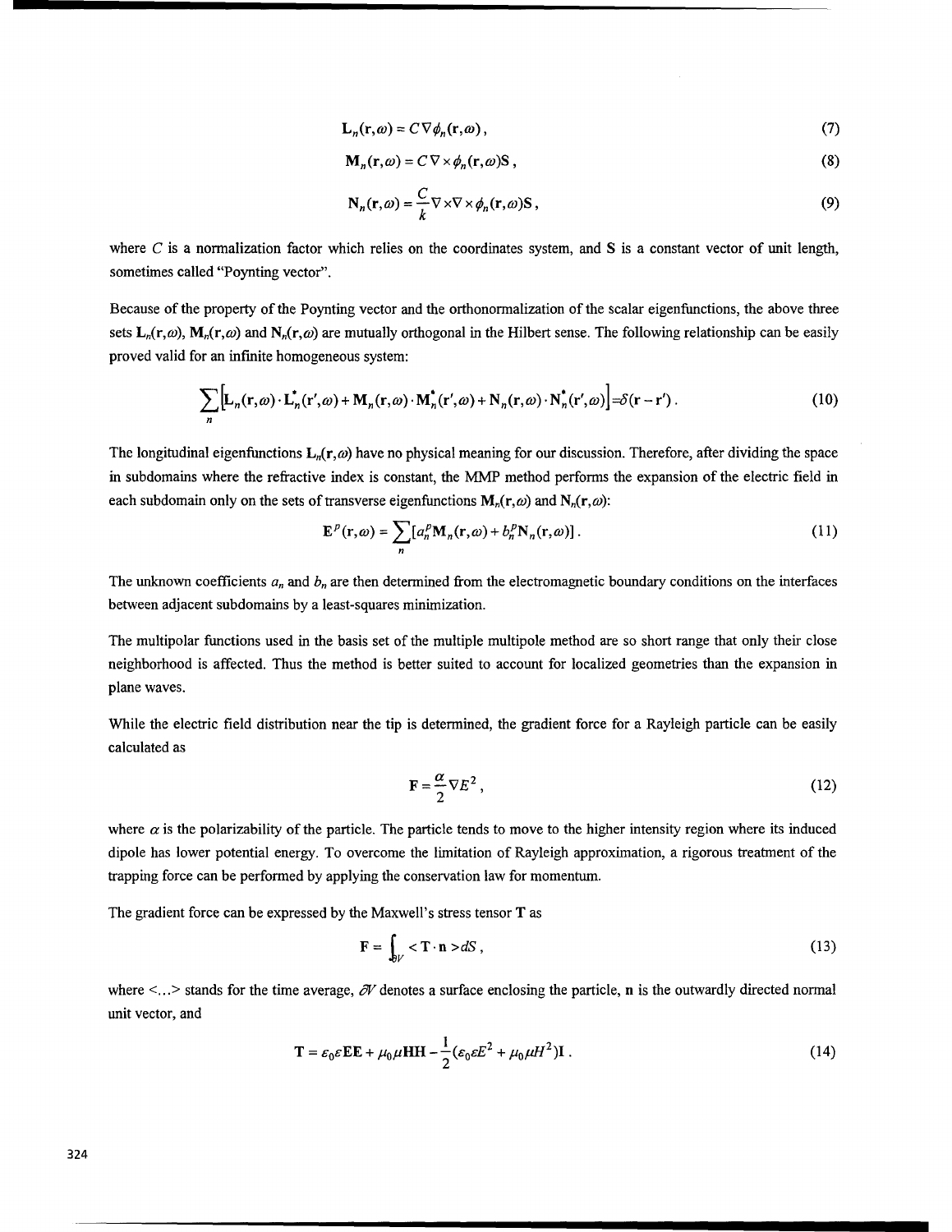Where, I stands for the unit dyad and  $\varepsilon$ ,  $\mu$  are the dielectric constant and magnetic permeability of the surrounding medium, respectively. For a particle in the vicinity of the tip, the magnetic contribution to the force is found approximately two orders of magnitude lower than the electric one.

The trapping potential U of a particle located at  $r_0$  is then given by

$$
U(\mathbf{r}_0) = -\int_{\infty}^{r_0} \mathbf{F}(\mathbf{r}) \cdot d\mathbf{r} \,. \tag{15}
$$

#### 4. RESULTS **AND DISCUSSIONS**

The following parameters of the single-mode fiber are chosen in our calculation. The refractive indices of the core and cladding are  $n_1=1.4544$  and  $n_2=1.45$ , respectively. The diameters of the core and cladding are respectively  $2a=8\mu m$  and  $2b=125\mu$ m. The wavelength of the illuminating light is  $\lambda=632.8$ nm (He-Ne laser). The fiber taper is assumed to be linear with an 100nm-tip size.

Figure 2 shows the contours of the near field distribution in the vicinity of the tip of the fiber probe with a conical taper. The near field close to the tip is mainly of evanescent components which are mostly concentrated at the axial direction. The field is rotationally symmetric in the vicinity of the tip, and attenuate rapidly with distance from the tip. So a three dimensional gradient optical field is formed near the tip of the tapered fiber probe. The field is rotationally symmetric in the vicinity of the tip since the fiber probe has a rotationally symmetric geometry.



Fig.2. Contours of the near field of tapered fiber probe. The single-mode fiber is specified as  $n_1=1.4544$ ,  $n_2=1.45$ ,  $2a=8\mu m$ , and  $2b=125\mu$ m. The illuminating wavelength is  $\lambda=632.8$ nm (He-Ne laser). When a particle approaches the vicinity of the fiber tip, it will be trapped by the gradient force of the near field of the fiber probe.

Figures 3 and 4 give the intensity distributions of the near fields out of the tip as functions of the longitudinal and transverse distances (z and x, respectively) from the tip, respectively. Since the optical near field in the vicinity of the tip is evanescent, the field amplitude reduces dramatically with the distance from the tip, and shows almost rotationally symmetric in the vicinity of the tip.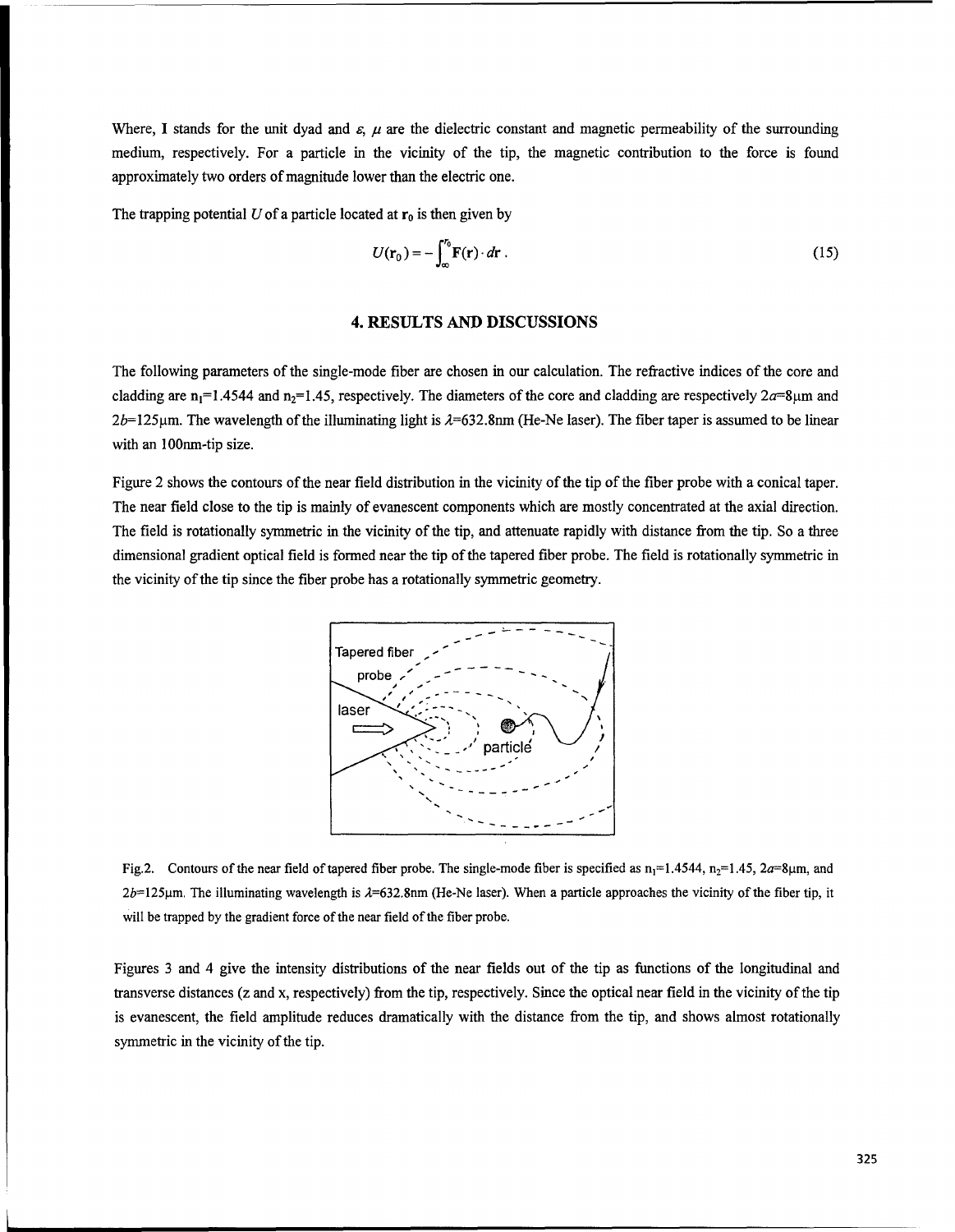

Fig.3. Intensity distribution of the near field of the tip along Fig.4. Intensity distribution of the near field of the tip along is assumed as 100nm. Symmetric in the vicinity of the tip.



the longitudinal direction z. The illuminating wavelength is  $\lambda$  the transverse direction x with different longitudinal distances =632.8nm (He-Ne laser). The tip diameter of the fiber probe *(z=0,* 1Onm and 20nm, respectively). The field is rotationally

In our calculation, the interaction of the tip and a nanometric particle close to the tip is not counted. However, the field distributions will be distorted around a dielectric particle. A rigorous treatment of the gradient field and the trapping force may be performed by applying the conservation law for momentum.<sup>[14]</sup>

When a particle (of diameter  $d=10$ nm) approaches the fiber tip, the trapping force and the potential energy can be calculated from the above equations (12) to (15). Figures 5 and 6 show cross sections of the trapping potential along the axial (z) and lateral (x) directions from the tip, respectively. Since the trapping potential is almost rotationally symmetric, we only show the results for the  $(x, z)$  plane.





Fig.5. Normalized trapping potential energy of a particle Fig.6. Normalized trapping potential energy of a particle (of diameter  $d=10$ nm) as the function of the longitudinal ( $d=10$ nm) as the function of the transverse distance x from distance z from the tip. the tip stances ( $z = 0$ , 10nm and the tip, with different longitudinal distances ( $z = 0$ , 10nm and 20nm, respectively).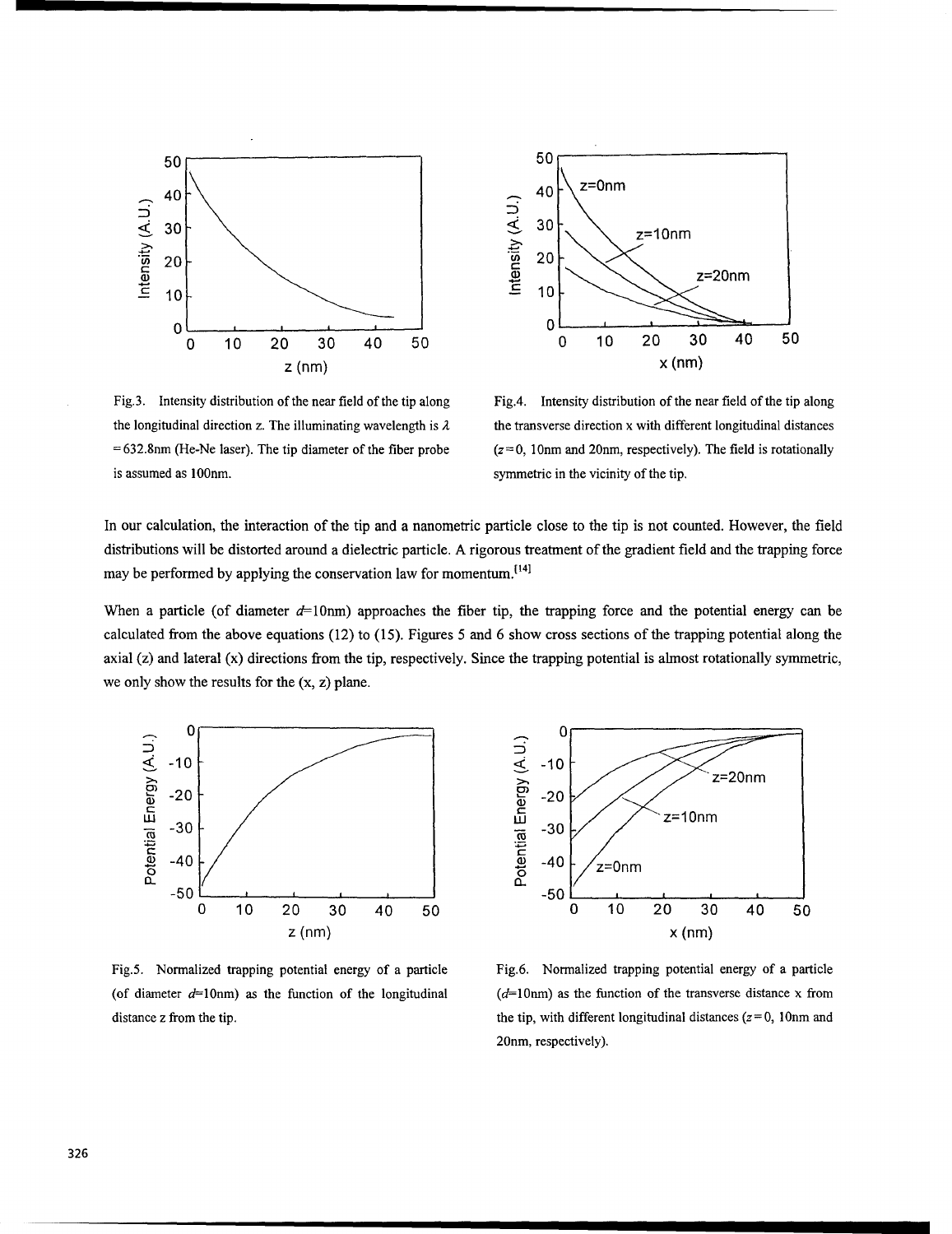The trapping potential is sensitively dependent upon the size, shape and dielectric constant of the trapping particle, as well as the size and refractive index of the fiber tip. Generally, the trapping force is inversely proportional to the tip size, and a sharper tip is required for trapping smaller particles.

The trap force may be affected by the wavelength of the incident light. The particle can be trapped and approach the probe for one wavelength, however, it is also possible to be repelled and escape from the probe for another wavelength. By the wavelength-dependent optical force, one can trap, move, and deposit the particle on a desired position on a nanometer scale.

#### **5. CONCLUSIONS**

**A** method performing near-field optical trapping by a tapered fiber probe has been presented in this paper. Since the fiber probe has a nanometer-scaled resolution, the near-field optical trap is better suited to trap smaller particles. The multiple multipole method is employed to calculate the near field in the vicinity of the fiber tip and obtain the trapping force for a dielectric particle. The calculation results indicate the feasibility of the method.

Compared with the optical trap by a highly focused laser beam, the near-field optical trap using a tapered fiber probe exhibits the following advantages: (1) the optical trapping system is simplified without focusing objective lenses; (2) the fiber is conveniently coupled with a laser diode acted as the illuminating source, so that high a coupling efficiency is easily obtained; (3) the highly confined evanescent fields significantly reduce the trapping volume; (4) the large field gradients result in a large trapping force; and (5) the trapped particles can be moved precisely and freely when the fiber probe is mounted on the three dimensional scanning set-up of the SNOM system.

The experiment of the near-field optical trapping is in progress, and the experimental results will be reported in another article in the near future.

#### **ACKNOWLEDGMENTS**

We are very grateful to Prof. Hai Ming and Dr. Ming Bai of University of Science and Technology of China for many helpful discussions. This research is supported financially by Central China Normal University.

#### **REFERENCES**

- 1. Ashkin, J. M. Dziedzic, J. E. Bjorkholm and S. Chu, "Observation of a single-beam gradient force optical trap for dielectric particles," Opt. Lett., 1986, 11, pp.288-290
- 2. W. H. Wright, G. J. Sonek, Y. Tadir and M. W. Berns, "Laser trapping in cell biology," *IEEE J Quantum Electron.,* 1990, 26, pp.2148-2157
- 3. K. Taguchi, H. Ueno, T. Hiramatsu and M. Ikeda, "Optical trapping of dielectric particle and biological cell using optical fibre," *Elect. Lett.,* 1997, 33(5), pp.413-414
- 4. Zhang Guoping, Ming Hai, Chen Xiaogang, Yang Bao, Xie Jianping, "Experiment Researches on Active Fiber Probe for Scanning Near-field Optical Microscopy," *Chinese J. of Lasers*, 1997, B6, pp.513-517
- 5. E. Betzig, and J. K. Trautman, "Near-field optics: microscopy, spectroscopy, and surface modification beyond the